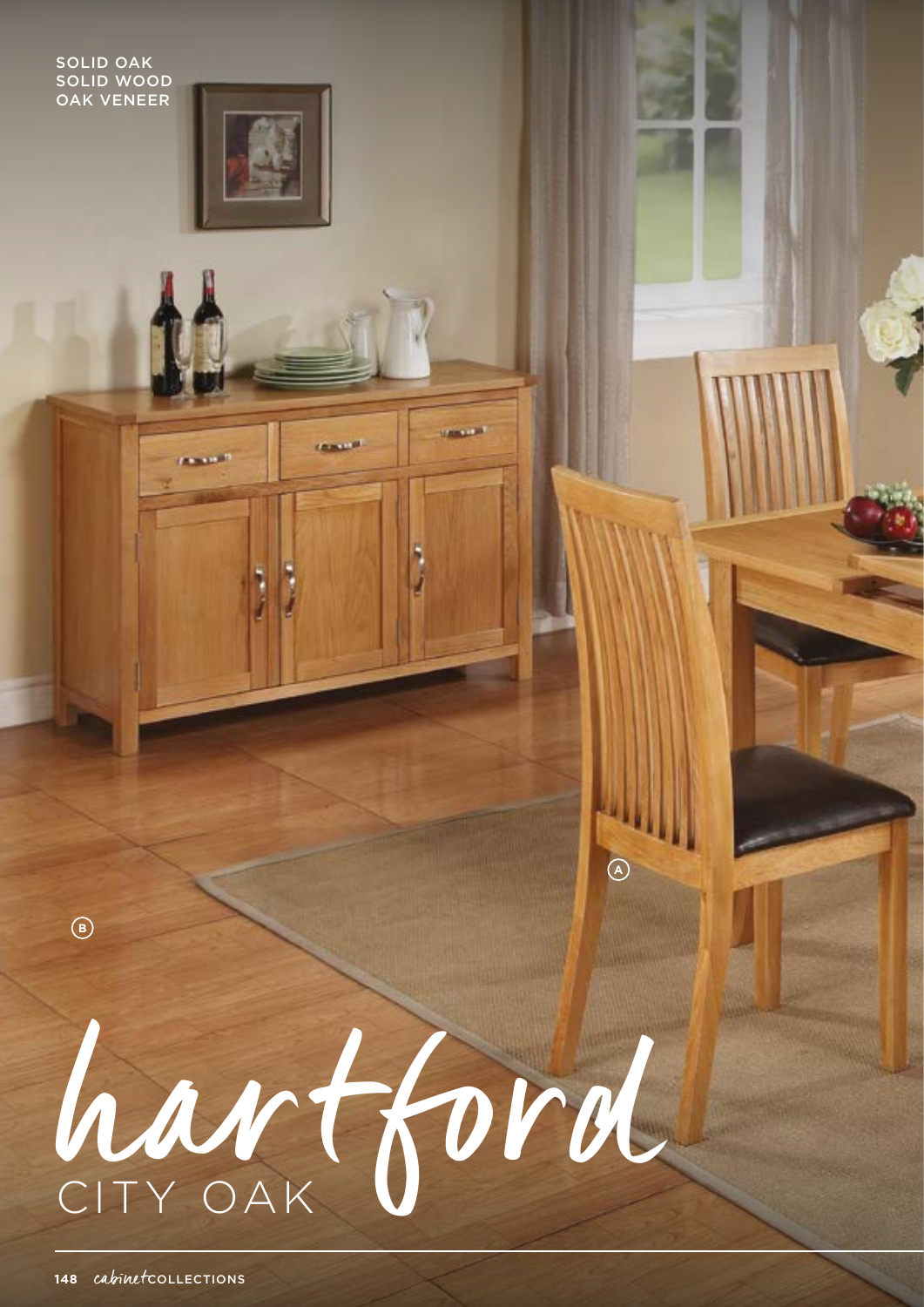The well proportioned Hartford Oak collection of furniture offers an elegant yet simple range of furniture ideal for every size of living space. Designed to provide practical, yet stylish solutions to living room, hall and dining room needs. The Hartford collection constructed from solid oak and selected oak veneers offers great quality at an affordable price point.

**A. 09648** 4' extension dining set H76 W80 L120 ext. to 150cm Chair: H100cm **B. 09641** 3 door sideboard H80 W40 L120cm **K •**

 $\frac{1}{2}$ 

 $\frac{1}{2}$   $\int_{H}$   $\int_{S}$   $\int_{S}$   $\int_{S}$ 

**K •**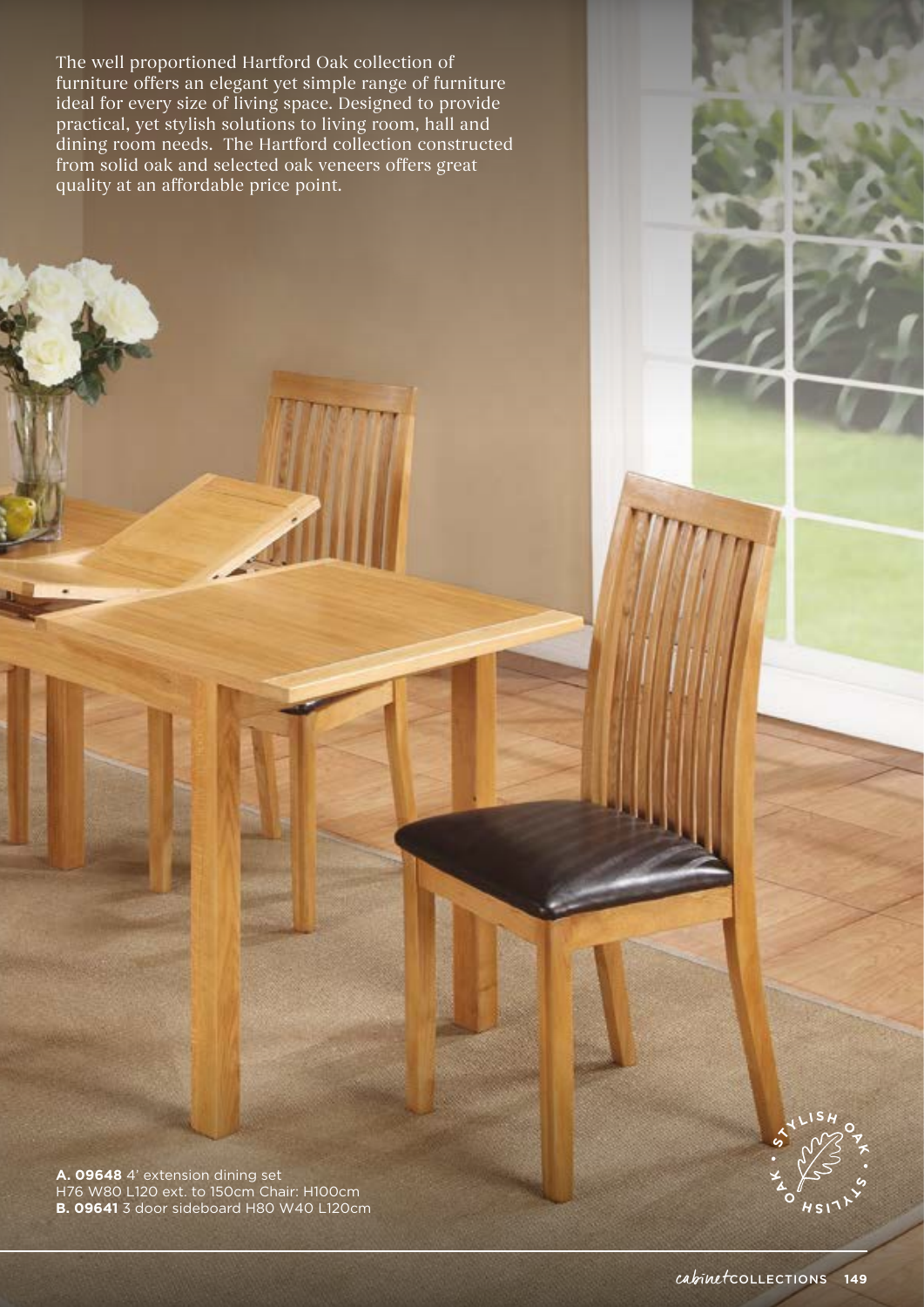hartford CITY OA

12

. 600

**NAME** 

SOLID OAK SOLID WOOD OAK VENEER

**K •**

 $\frac{x^4}{2}$ **L**<br>  $\frac{154}{2}$ 

 $\frac{L}{2}$  **I**  $\frac{L}{2}$ 

**K •**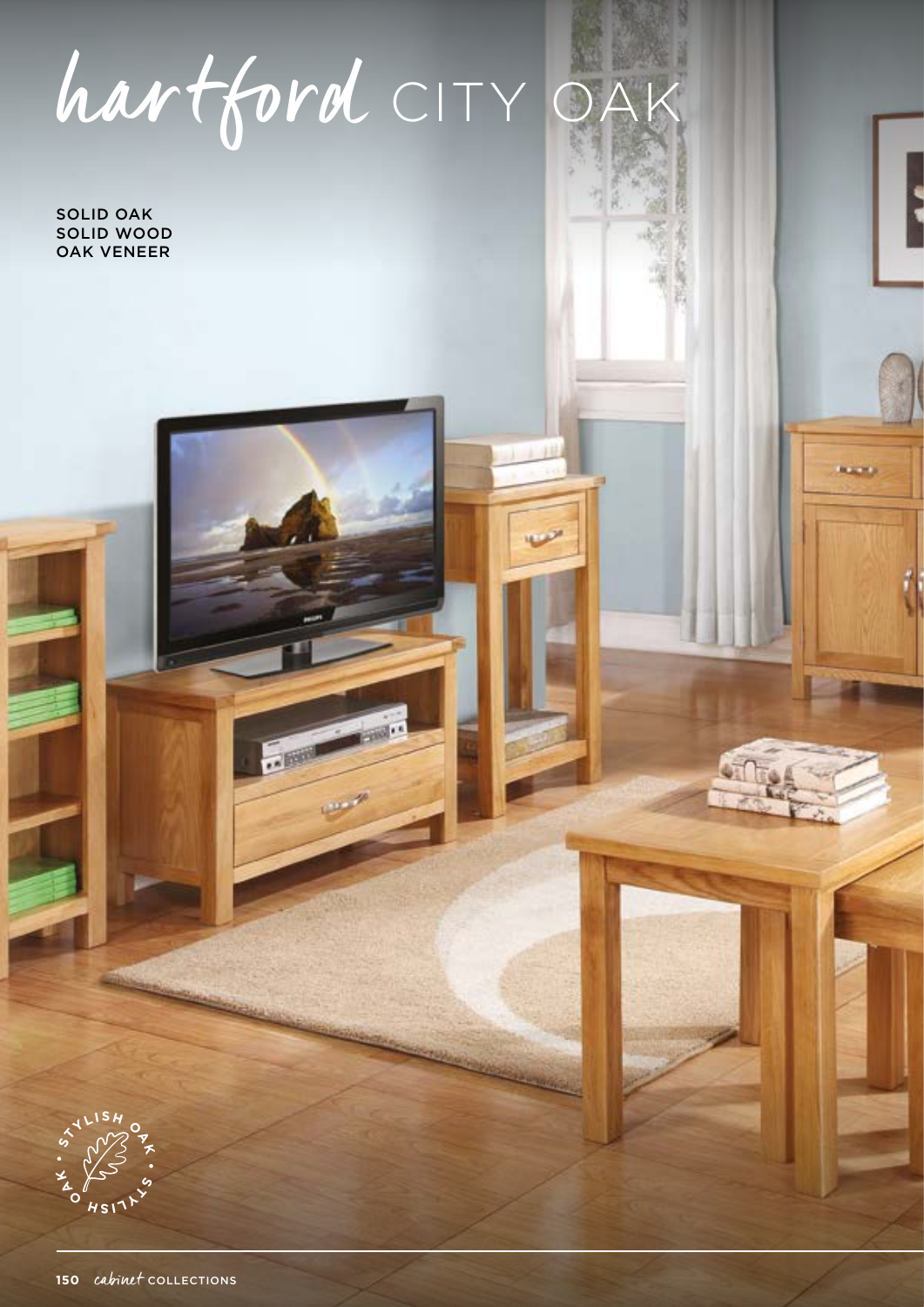## SOLID OAK SOLID WOOD OAK VENEER







**A. 09639** tall wide bookcase H180 W25 L75cm **B.09640** low bookcase H80 W25 L75cm **C. 09641** 3 door sideboard H80 W40 L120cm **D. 09642** 2 door sideboard H80 W35 L90cm





**D**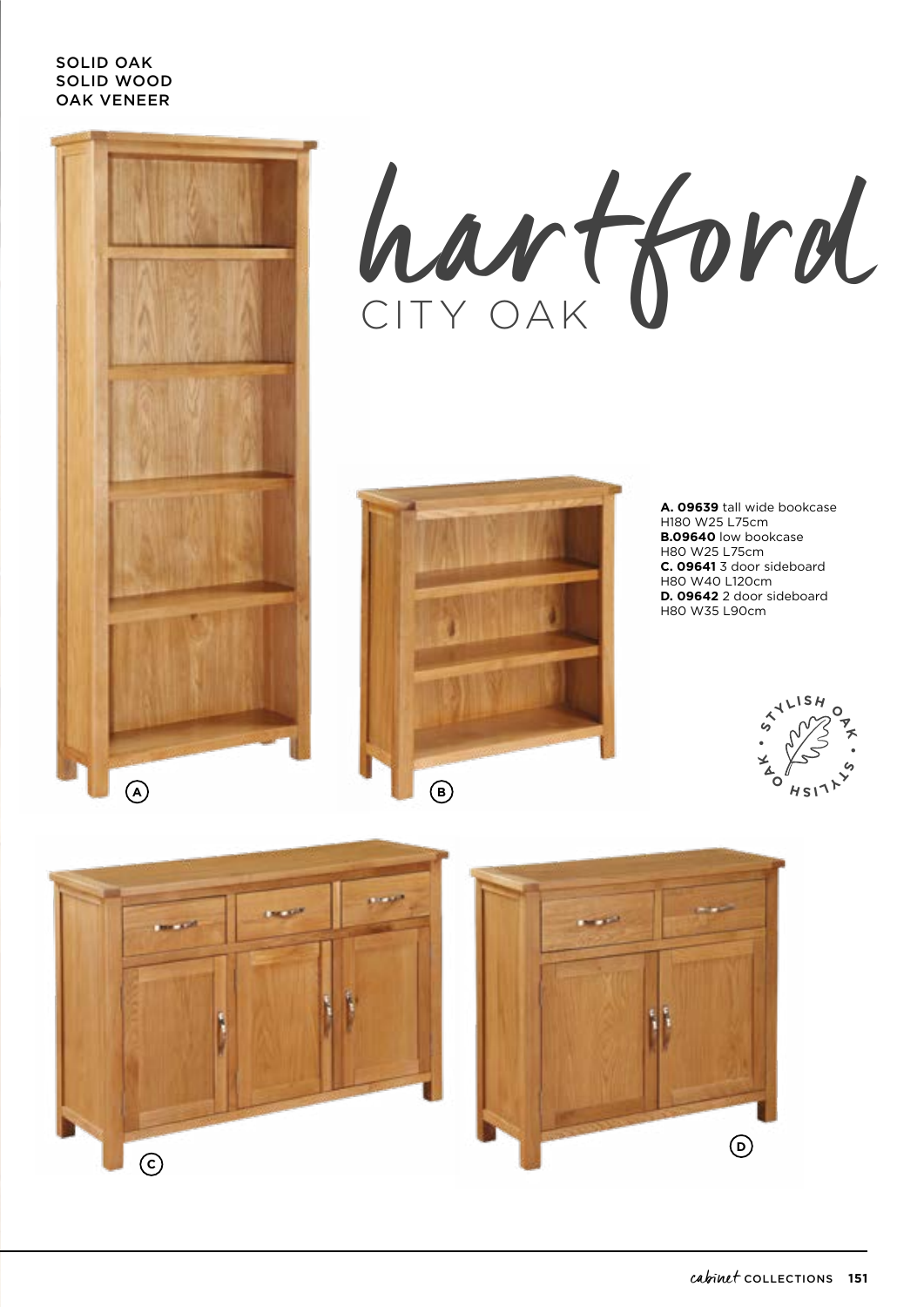hartford CITY OAK

SOLID OAK SOLID WOOD OAK VENEER